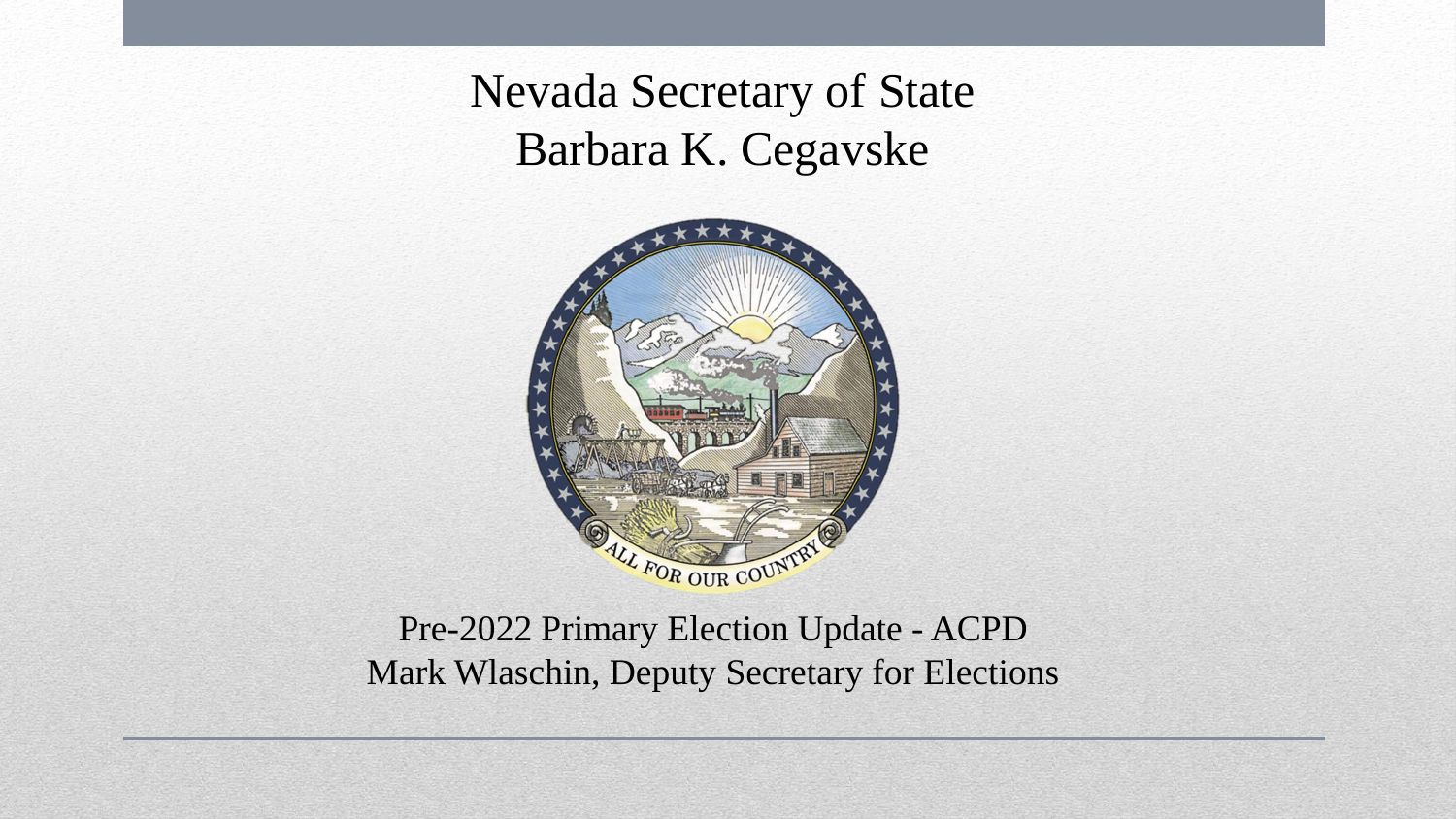

- Report on voter registration party affiliation statistics and impacts to Nevada's closed primary elections
- Report on implementation of changes in election law for 2022 Mid-term Elections, including but not limited to mail-in ballots, opting out of mail-in ballot, ballot drop boxes, in-person voting, and election returns
- Report on administrative regulations relating to Title 24 adopted in 2022
- Summary of important dates for Primary Election 2022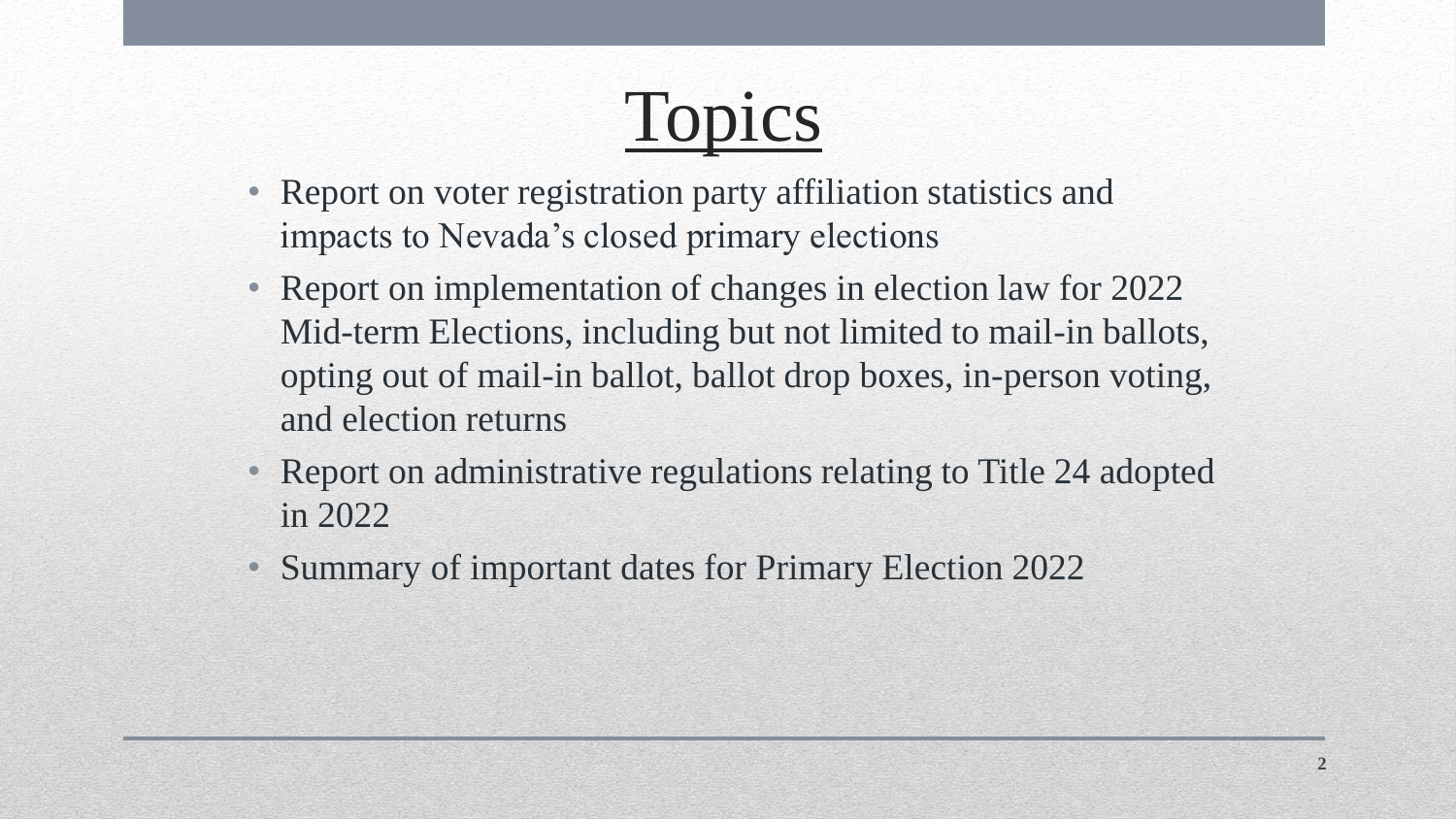#### Voter Registration Statistics

| County             | Democrat | Independent<br>American | Libertarian | Nonpartisan | Other          | Republican | <b>Total</b> |
|--------------------|----------|-------------------------|-------------|-------------|----------------|------------|--------------|
| <b>Carson City</b> | 10,466   | 1,975                   | 474         | 10,021      | 677            | 14,929     | 38,542       |
| <b>Churchill</b>   | 2,196    | 734                     | 168         | 3,786       | 228            | 8,048      | 15,160       |
| <b>Clark</b>       | 482,147  | 57,298                  | 11,096      | 387,378     | 43,389         | 341,563    | 1,322,871    |
| <b>Douglas</b>     | 8,352    | 1,865                   | 472         | 8,717       | 614            | 20,712     | 40,732       |
| <b>Elko</b>        | 3,568    | 1,313                   | 319         | 7,081       | 381            | 14,359     | 27,021       |
| <b>Esmeralda</b>   | 64       | 46                      | 12          | 152         | 8              | 328        | 610          |
| <b>Eureka</b>      | 75       | 69                      | 6           | 221         | $\overline{7}$ | 737        | 1,115        |
| <b>Humboldt</b>    | 1,340    | 442                     | 86          | 2,157       | 132            | 5,117      | 9,274        |
| Lander             | 458      | 152                     | 37          | 777         | 32             | 2,009      | 3,465        |
| Lincoln            | 372      | 129                     | 11          | 426         | 41             | 1,731      | 2,710        |
| Lyon               | 7,211    | 2,418                   | 549         | 11,712      | 788            | 19,386     | 42,064       |
| <b>Mineral</b>     | 725      | 159                     | 26          | 870         | 28             | 1,109      | 2,917        |
| <b>Nye</b>         | 5,849    | 1,825                   | 296         | 8,364       | 572            | 14,317     | 31,223       |
| <b>Pershing</b>    | 529      | 135                     | 26          | 757         | 24             | 1,567      | 3,038        |
| <b>Storey</b>      | 662      | 188                     | 55          | 803         | 52             | 1,611      | 3,371        |
| Washoe             | 100,095  | 14,239                  | 3,793       | 80,984      | 7,600          | 101,595    | 308,306      |
| <b>White Pine</b>  | 892      | 283                     | 35          | 1,210       | 52             | 2,698      | 5,170        |
| <b>Statewide</b>   | 625,001  | 83,270                  | 17,461      | 525,416     | 54,625         | 551,816    | 1,857,589    |
| <b>Statewide</b>   | 654,649  | 82,592                  | 17,645      | 442,357     | 34,147         | 574,164    | 1,805,554    |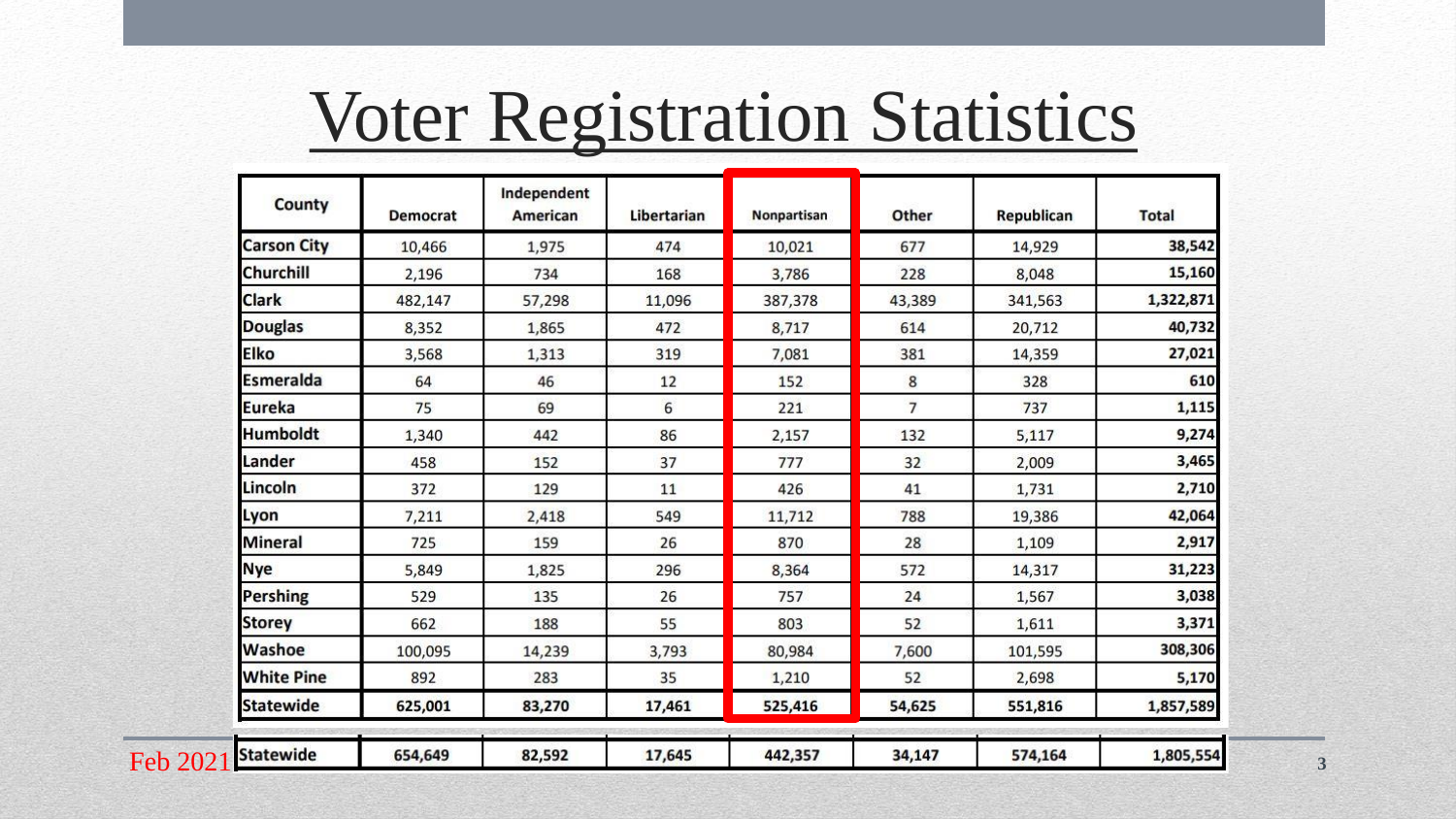# Voter Registration Statistics

- Why does this matter?
	- "Closed" Primary election
		- Democratic Party 34%
		- Republican Party 30%
		- Everyone else 36%
	- To update or change Voter Registration:
		- <https://registertovote.nv.gov/>
		- Update 14 days prior to election to receive a mail ballot (May 31, 2022)

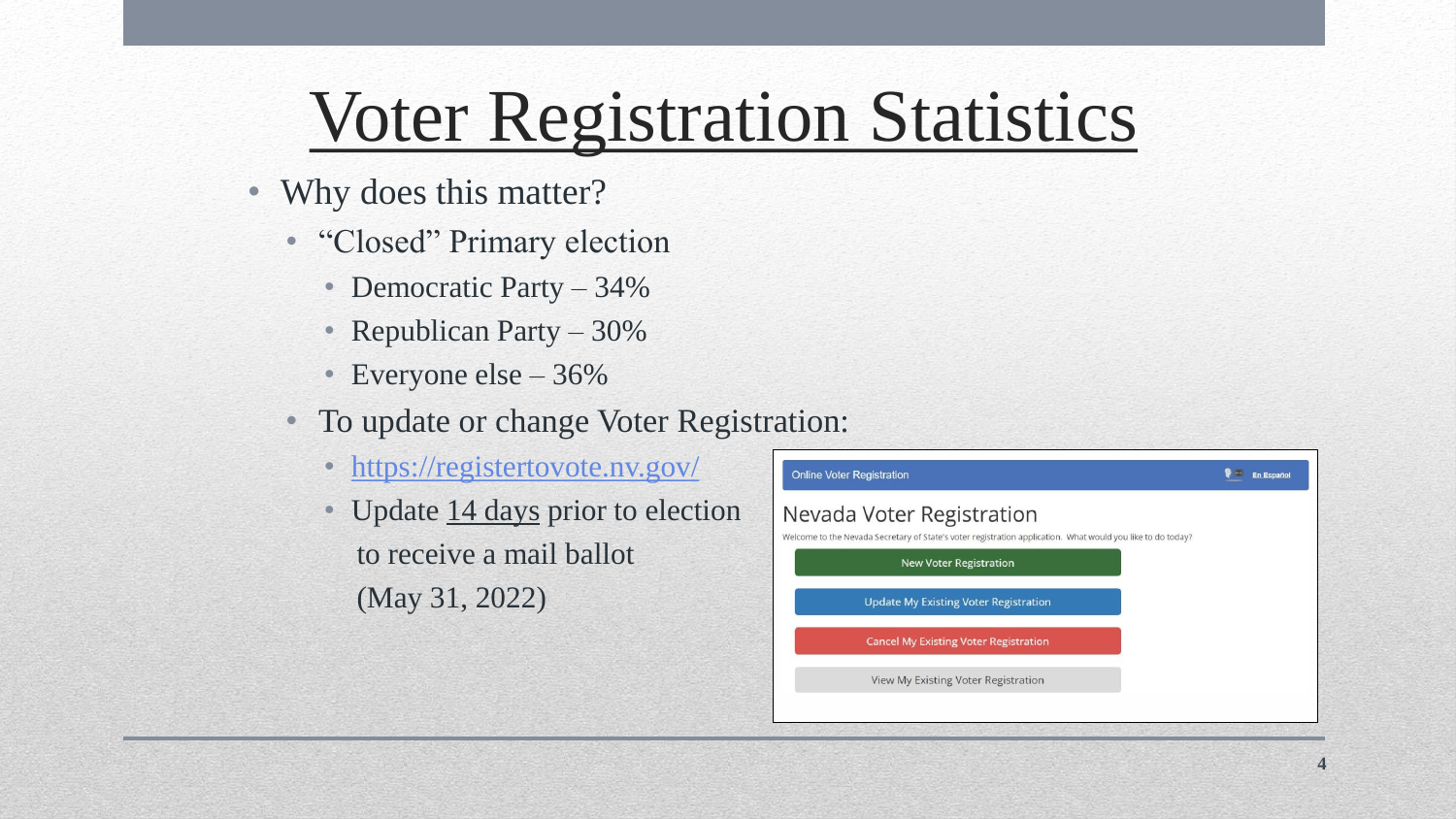# Voter Registration Statistics

- 2022 filing period has ended: 22 candidates for Governor
	- 16 Republican candidates
	- During the 2018 Primary
		- 22.9% turnout across all party affiliations
		- 29.3% turnout from Republican party (143,645 of 490,642 voters)
	- If 50% turnout from Republican party during 2022 Primary, then:
		- 275,908 votes split 16 ways may mean that the Republican candidate for Governor at General Election could be selected by <100,000 voters.
- Other factors:
	- Non-partisan & Minor Party Same Day Registration changes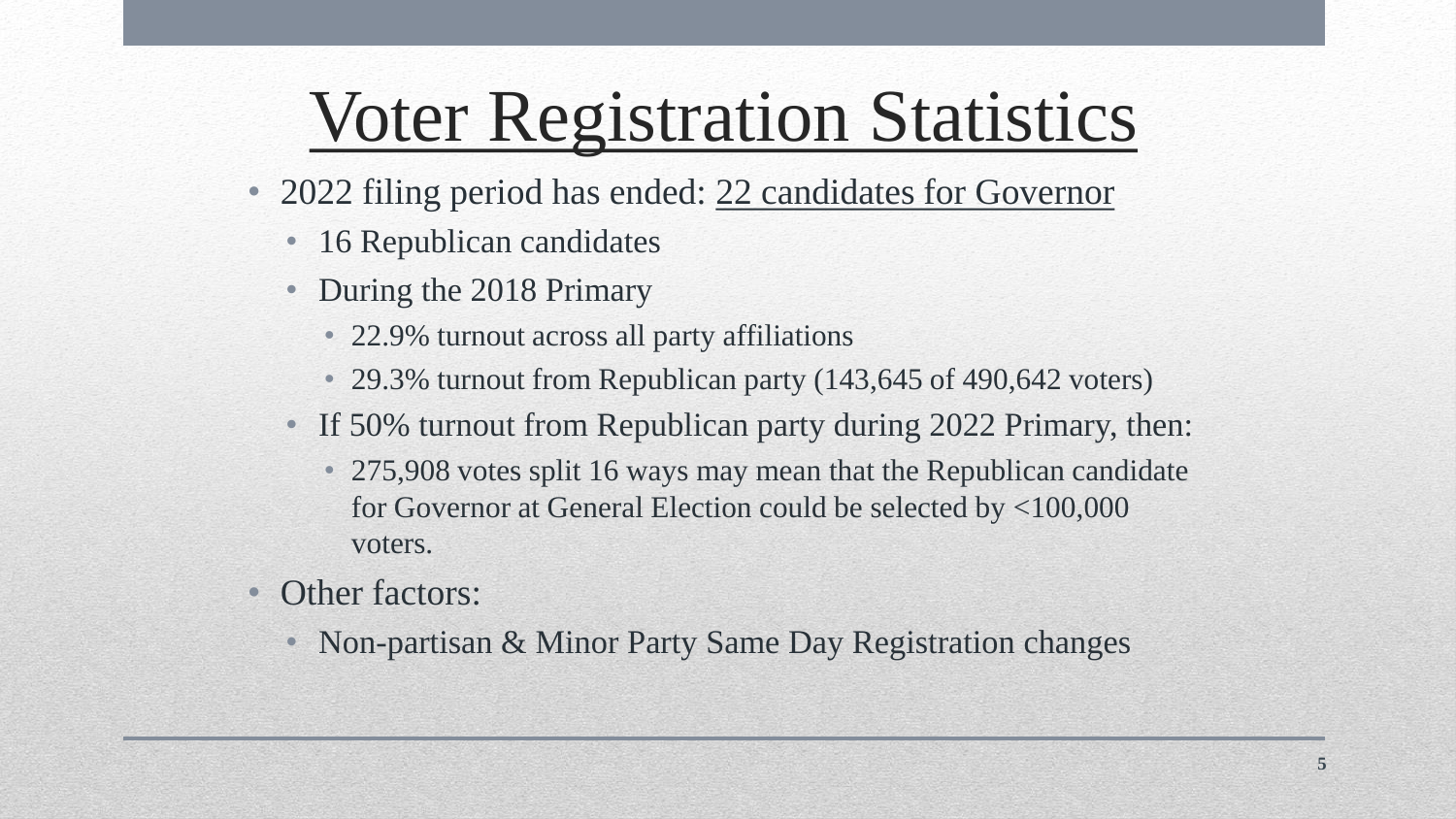- Changes from 2021 Legislative Session
	- Numerous changes
	- Go here to see previous ACPD on NV SOS YouTube page: [https://www.youtube.com/channel/UCz4Pzy6O6WaR\\_akAdUl2U](https://www.youtube.com/channel/UCz4Pzy6O6WaR_akAdUl2UwQ/videos) wQ/videos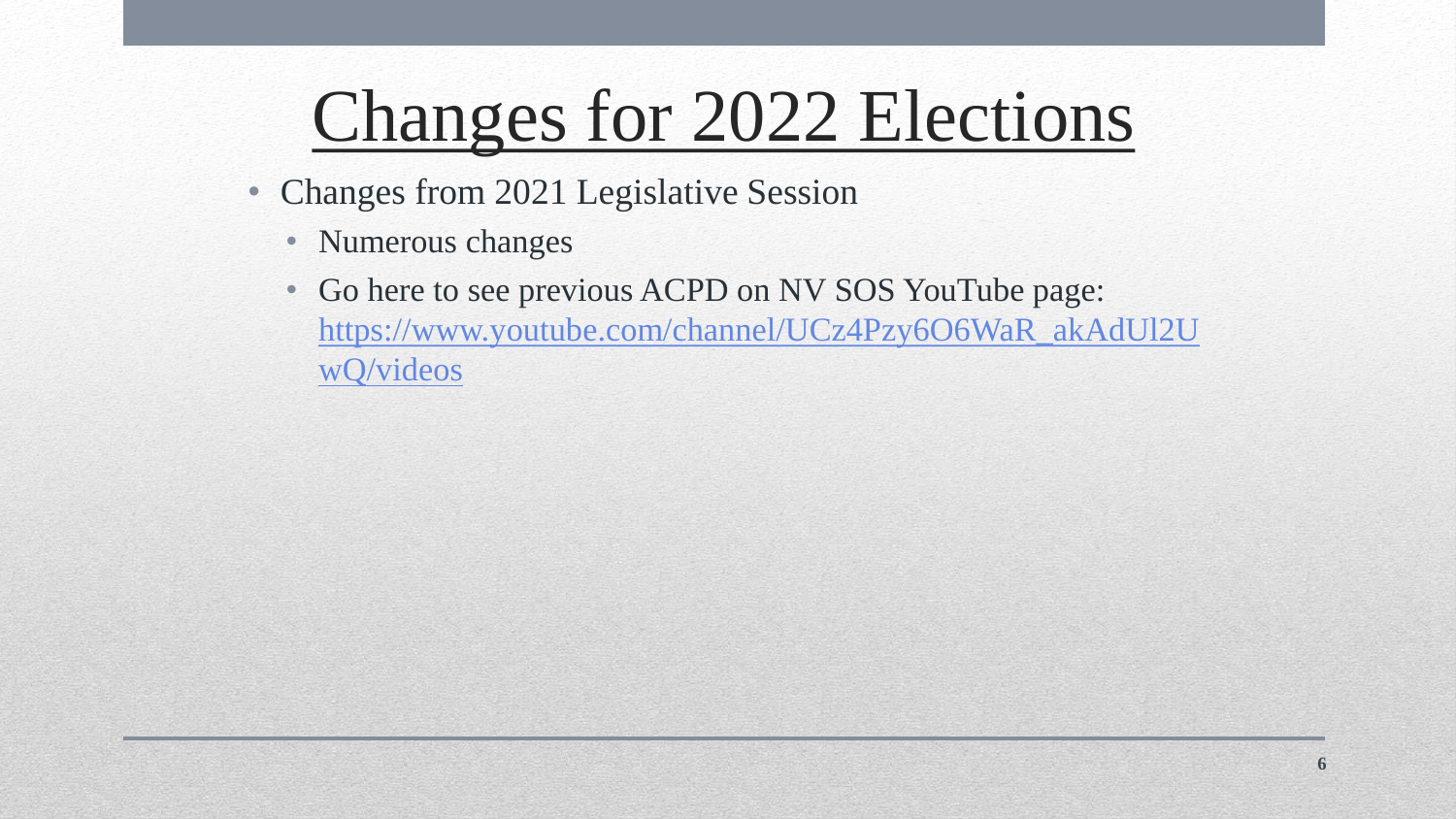- Highlights:
	- Mail-in ballots
		- Going to all **Active Registered Voters** for all elections in which they are eligible to vote (Primary, General & Special)
		- Not Inactive or Canceled voters
	- Opting out of mail-in ballot
		- If you don't want to receive a mail-in ballot, go here:
		- <https://www.nvsos.gov/votersearch/>
		- You must submit this form at least 60 days before the next election which is April 15, 2022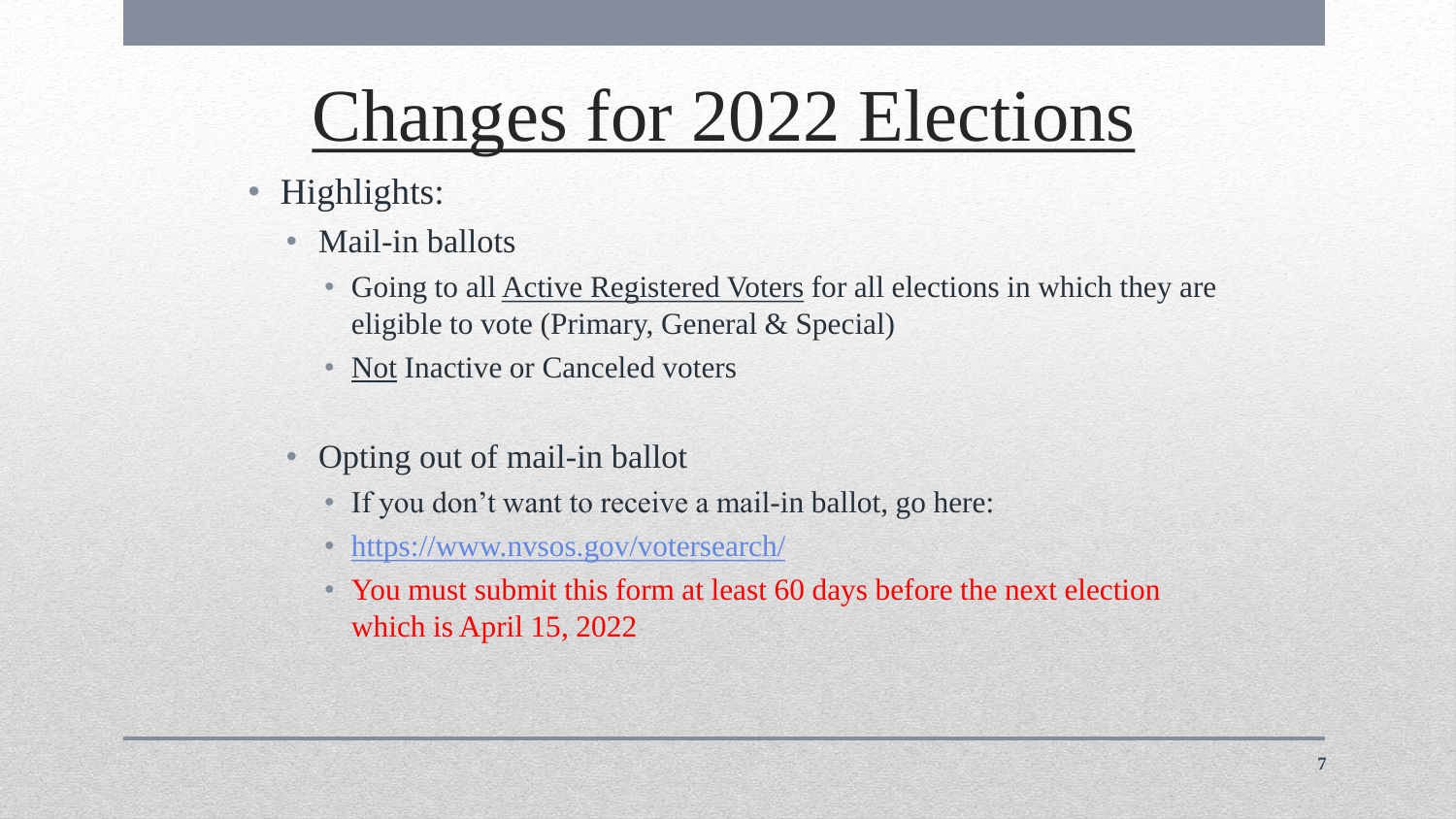• Highlights:

#### • Mail-in ballots • Going to all Active Registered Voters for all elections in which they are

Update mail ballot preference  $|7|$ 

 $\mathcal{O}(\mathcal{O}_\mathcal{A})$  and  $\mathcal{O}(\mathcal{O}_\mathcal{A})$  and  $\mathcal{O}(\mathcal{O}_\mathcal{A})$  and  $\mathcal{O}(\mathcal{O}_\mathcal{A})$ 

• Not Inactive or Canceled voters

#### Or

• If you don't want to receive a mail-in ballot, go here: engilon referentino mail Ballot Profession

eligible to vote (Primary, General & Special), General & Special), General & Special), General & Special), Gen

Print a Spanish version the Mail Ballot Preference Form here.

Print a Tagalog version the Mail Ballot Preference Form here.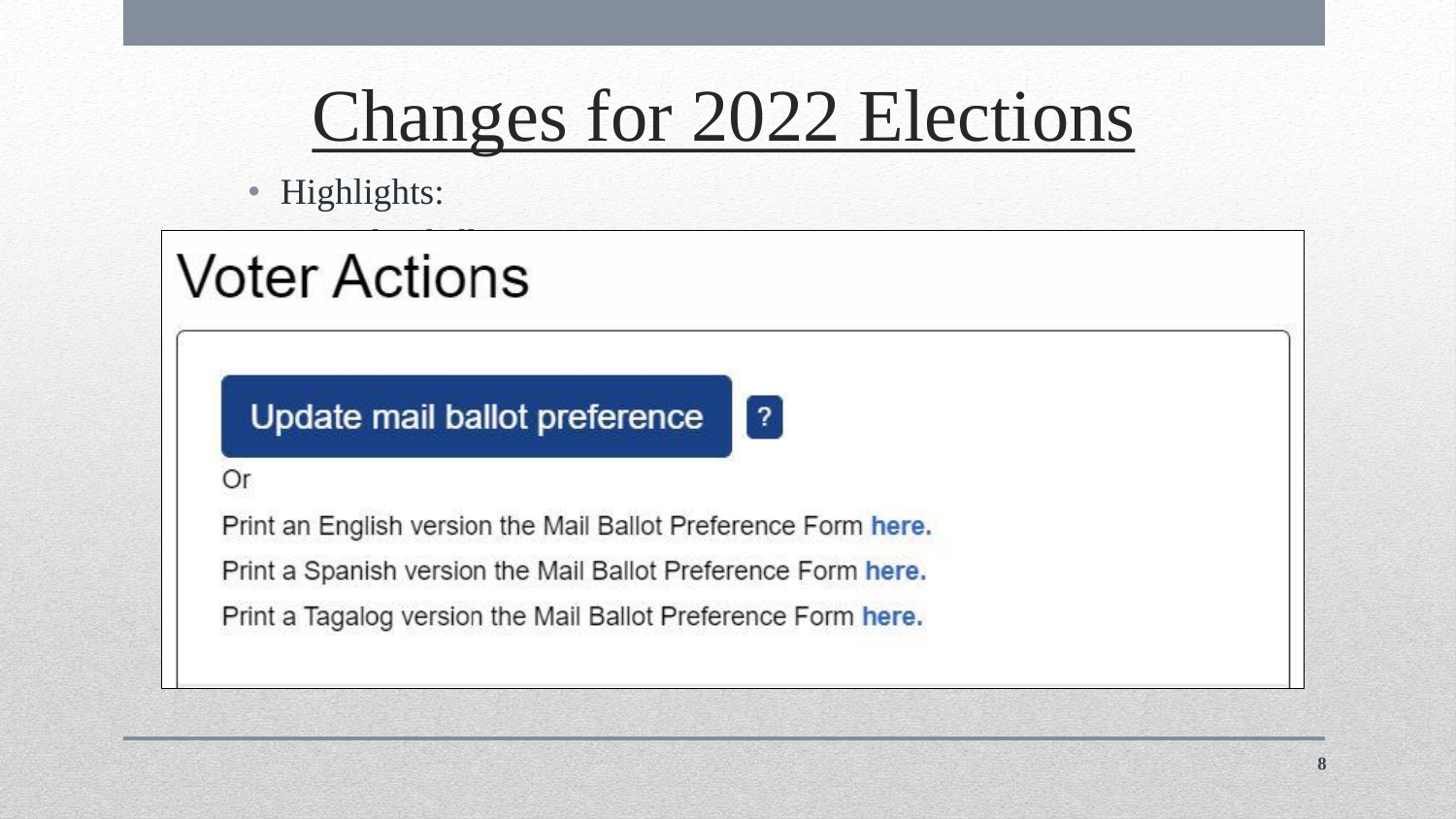• Highlights:

• Mail-in ballots

Submit this form at least 60 days before the next election so we can remove your name from the mailing lists. • Not Inactive or Canceled voters

```
\Box I want to vote in person
```
**OR** 

- $\mathsf{h}$ allot, go here: $\mathsf{h}$
- $\Box$  All future elections
- e primary elections<br>
at least 60 days before the next elections<br>
and the next elections
- 
- $\Box$  All future general elections<br> $\Box$  All future special elections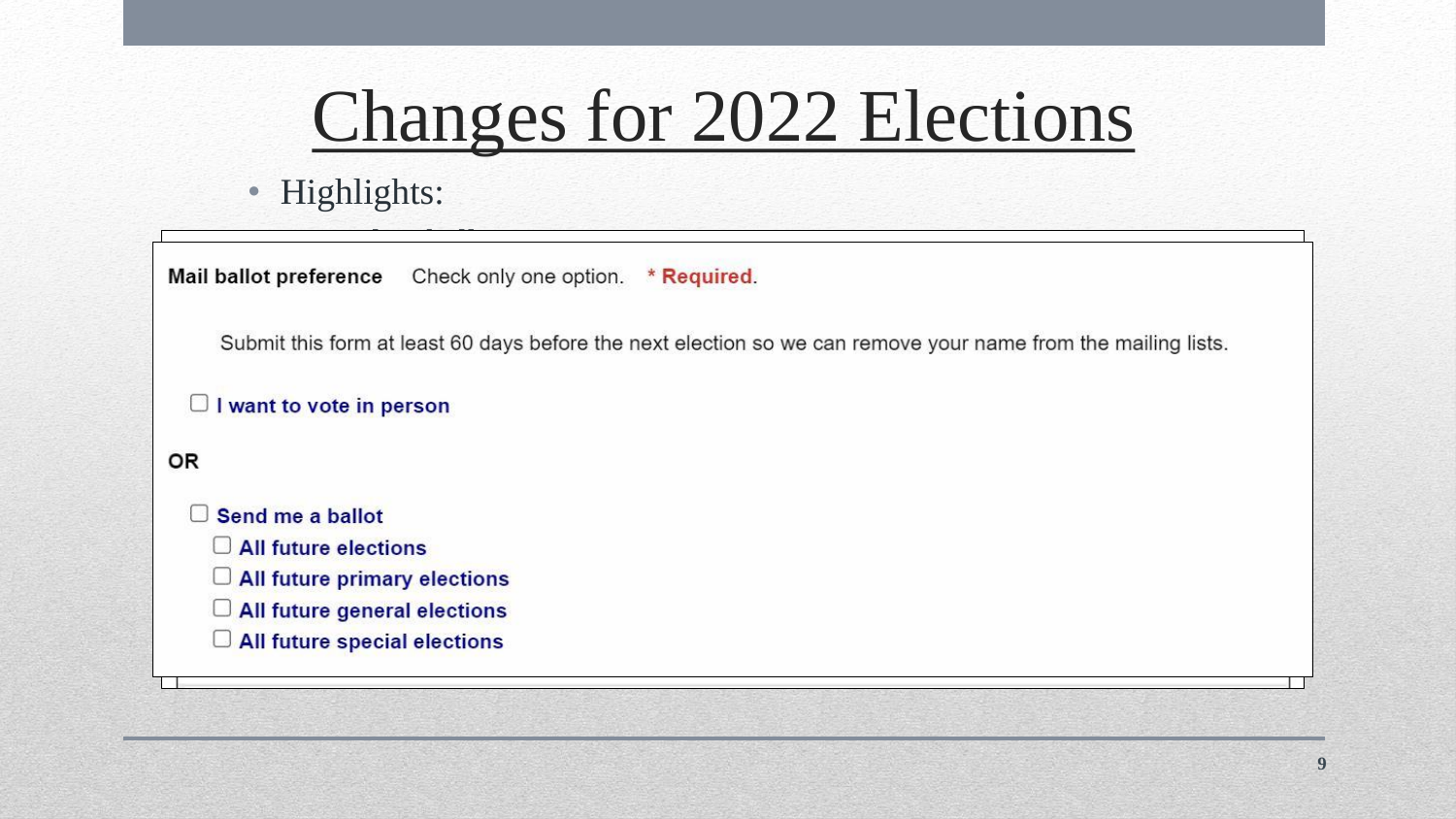- Highlights:
	- Ballot drop boxes
		- County ballot drop boxes. Numbers TBD, but increasing.
		- Locations will be posted here:

<https://www.nvsos.gov/sos/elections/2022-election-information>

- In-person voting
	- Still an option!
	- Early Voting May 28 June 10, 2022
	- Locations will be posted here:

<https://www.nvsos.gov/sos/elections/2022-election-information>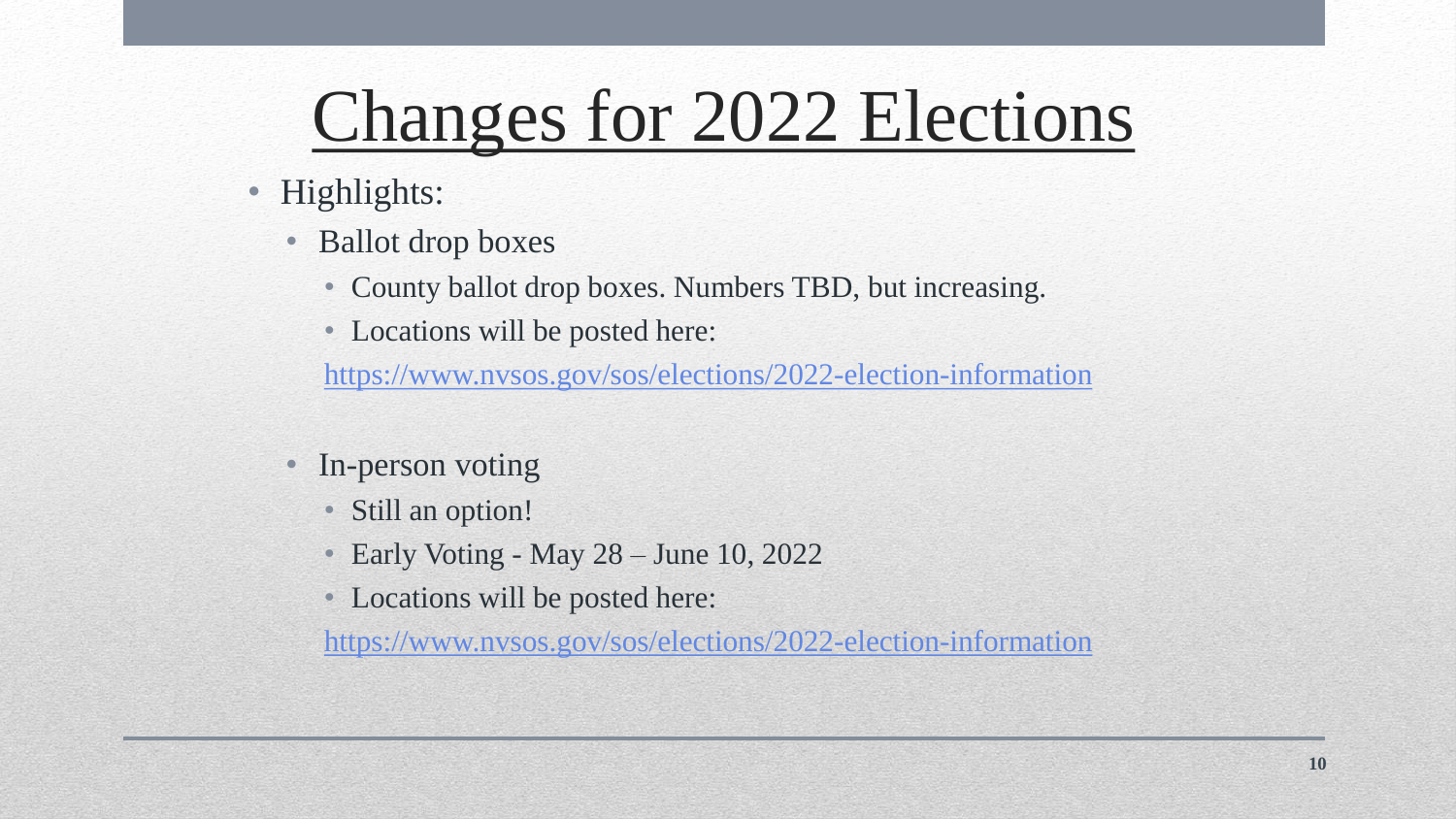- Highlights:
	- Voter Assistance / Ballot Harvesting  $(Sec. 9 & 57)$  of AB 321)
	- Voter may give their ballot to an authorized person to return their ballot to the clerk or ballot drop box.
	- Authorized person MUST return it:
		- (1) Before the end of the third day after the day of receipt, if the person receives the mail ballot from the voter four or more days before the day of the election; or
		- (2) Before the deadline established by the United States Postal Service for the mail ballot to be postmarked on the day of the election or before the polls close on the day of the election, as applicable to the type of delivery, if the person receives the mail ballot from the voter three or fewer days before the day of the election.
		- 3. A person who violates any provision of subsection 2 is guilty of a category E felony and shall be punished as provided in NRS 193.130.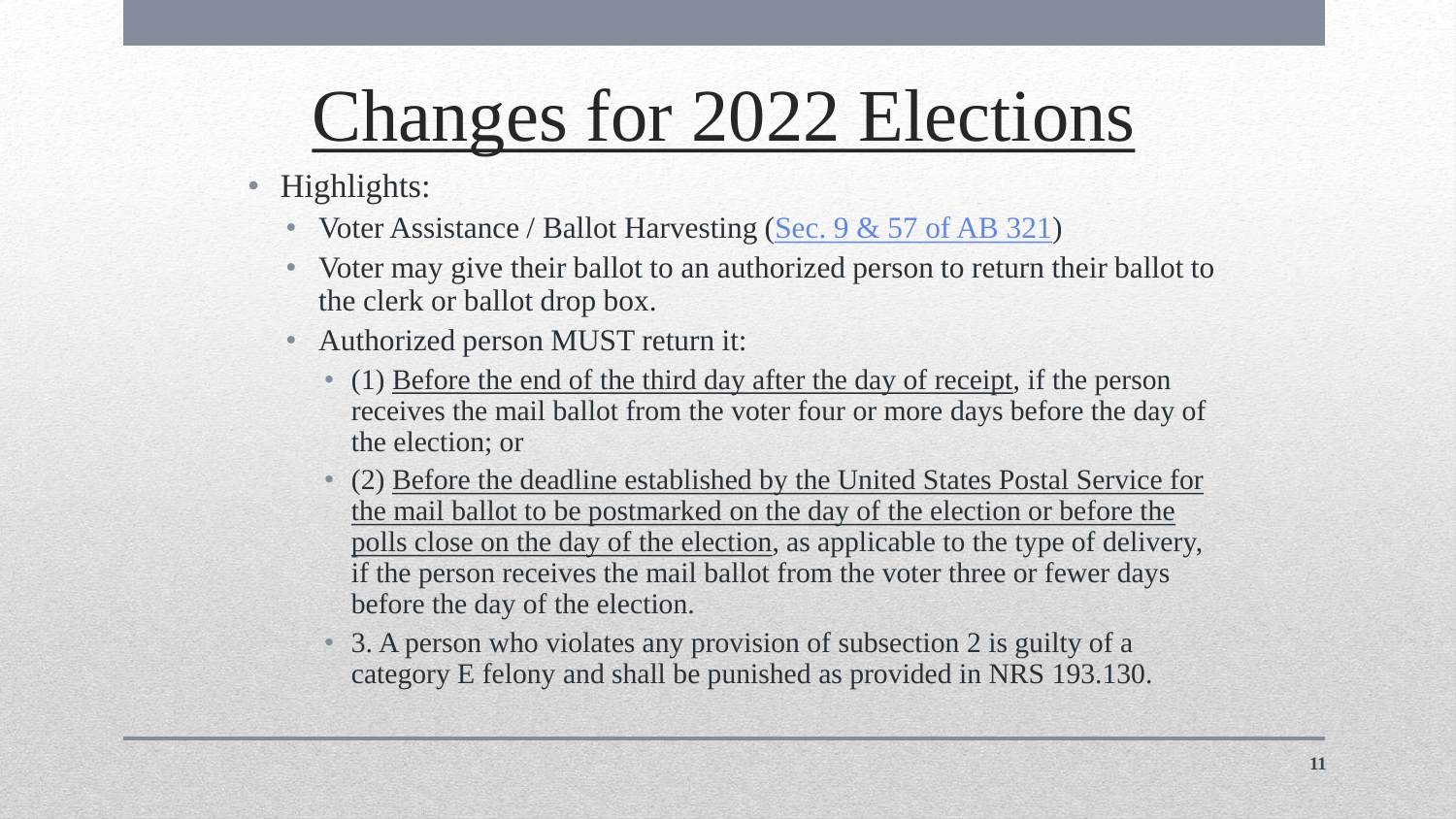- Highlights:
	- Election returns
		- Mail ballots must be received by 5 p.m. on the <u>fourth day</u> following an election. [\(Sec. 8 & 56 AB321\)](https://www.leg.state.nv.us/App/NELIS/REL/81st2021/Bill/7842/Overview)
		- Signature curing up to 5 p.m. on the sixth day following an election. [\(Sec. 8 & 56 AB321\)](https://www.leg.state.nv.us/App/NELIS/REL/81st2021/Bill/7842/Overview)
		- Provisional ballot comparison across state (starts no earlier than seventh day following an election. ([NRS 293.5872](https://www.leg.state.nv.us/nrs/nrs-293.html#NRS293Sec5872))
		- County Commissioners must canvass the returns on or before the 10<sup>th</sup> day following the election [\(NRS 293.387\)](https://www.leg.state.nv.us/nrs/nrs-293.html#NRS293Sec387)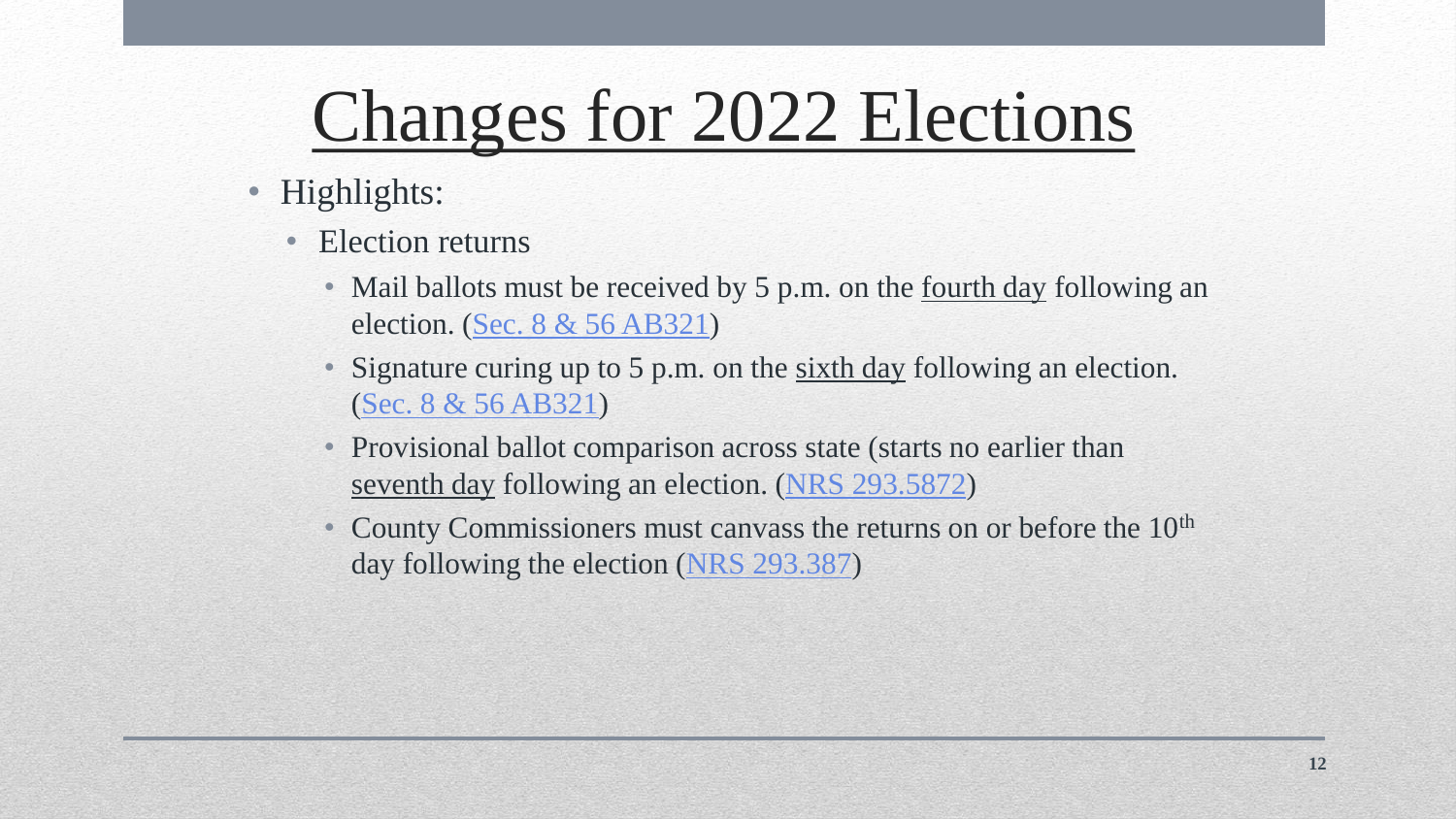- Overview:
	- 31 separate regulations developed
		- Developed between Jan 21 Feb 22
		- Cover 5 chapters of NAC
			- Update; Increase clarity for Clerks; Increase clarity for public
	- Results:
		- One not adopted
		- Two not accepted by Legislative Commission
		- 28 adopted and approved by Legislative Commission
- Link:
	- All workshop and hearing videos, notices, and regulations
	- [https://www.nvsos.gov/sos/elections/election-information/elections](https://www.nvsos.gov/sos/elections/election-information/elections-regulations)regulations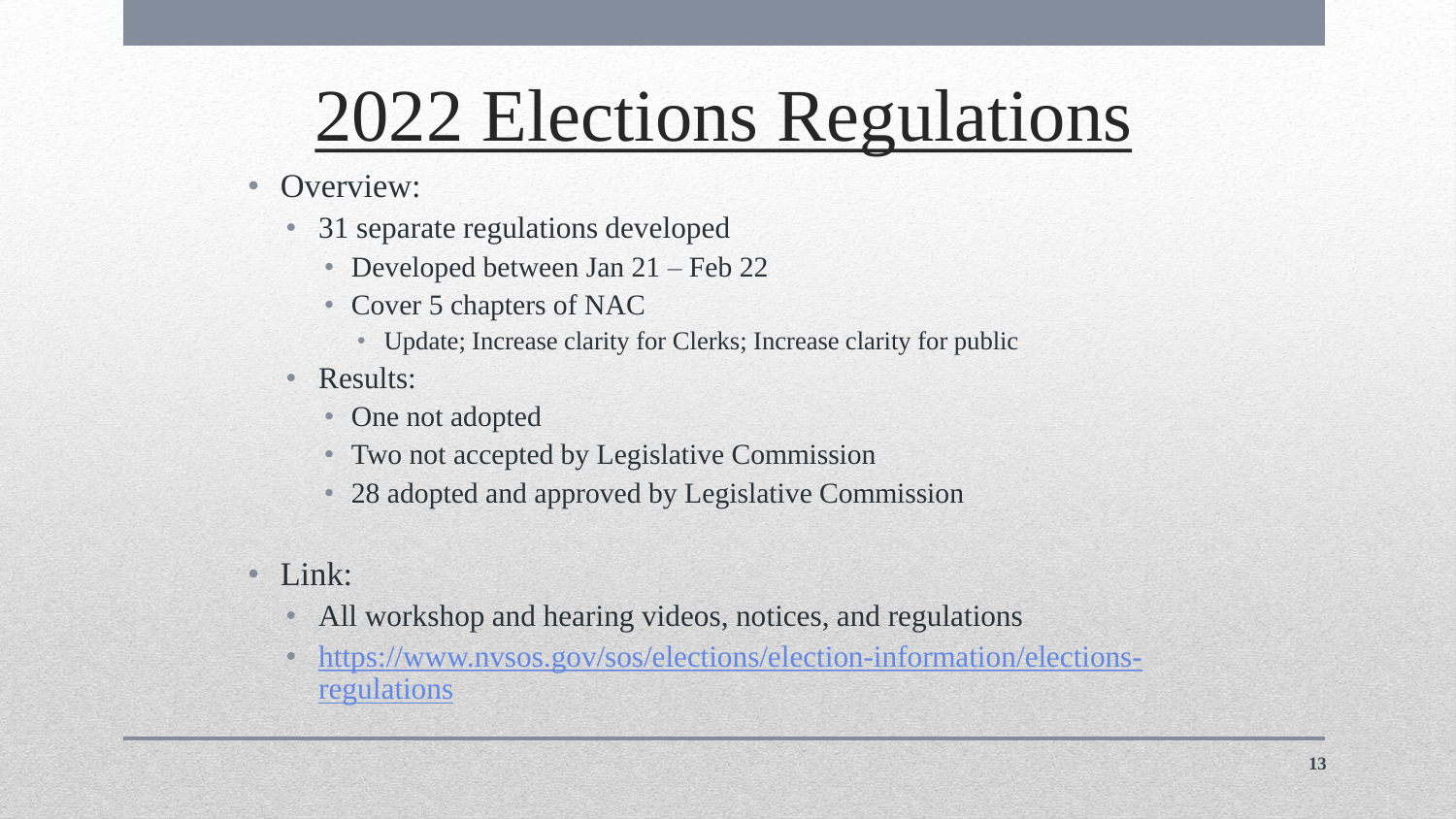- Highlights:
	- AB121 implementation
	- Updated ballot drop box guidance
		- Unique identifier
		- County seal
		- Additional reporting requirements related to the costs of purchase, installing, and maintenance not later than 45 days after a general election
	- Guidance on ballot delivered to wrong clerk
		- County-specific colored ballot return envelopes (req. after Jan 1, 2024)
	- Signature verification machine testing and standards
	- Defined "meaningful observation"
	- Dept. of Corrections collaboration
	- Clarified timeline for written challenges (NRS 293.547)
		- May 15-20, 2022
	- Risk Limiting Audit initial regulations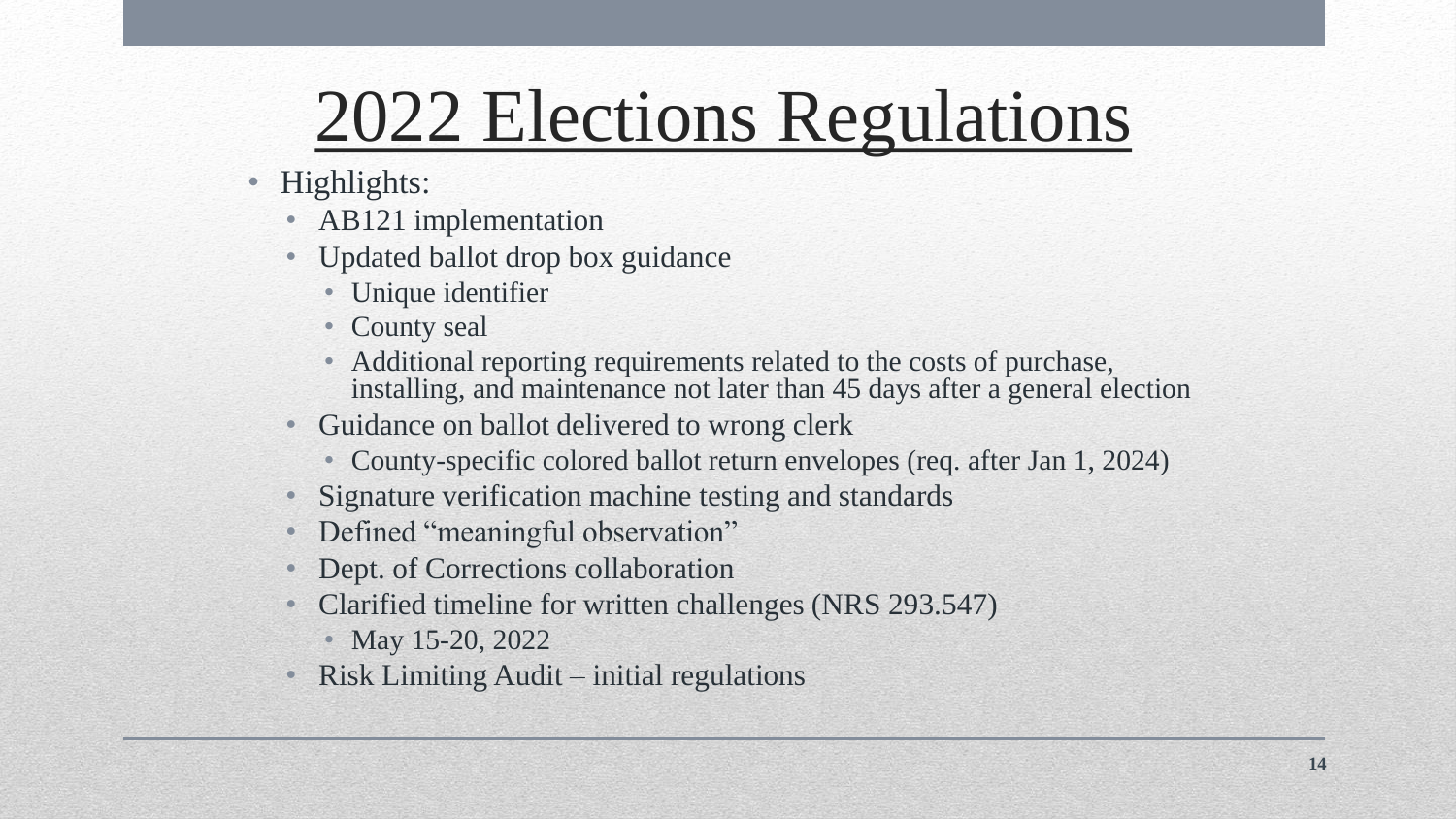- Timeline for next regulatory reviews:
	- Jan May 2023 Begin review of notes from election year
	- Jun Aug 2023 Review based on passed legislation
	- Sep 2023 Workshops & Adoption hearings
	- Oct 2023 Legislative Commission
- Elections Regulatory Review will be conducted on biennial basis going forward
	- Odd years
	- Done consistently in order to encourage public involvement
	- Intent is to ensure validity of elections related regulations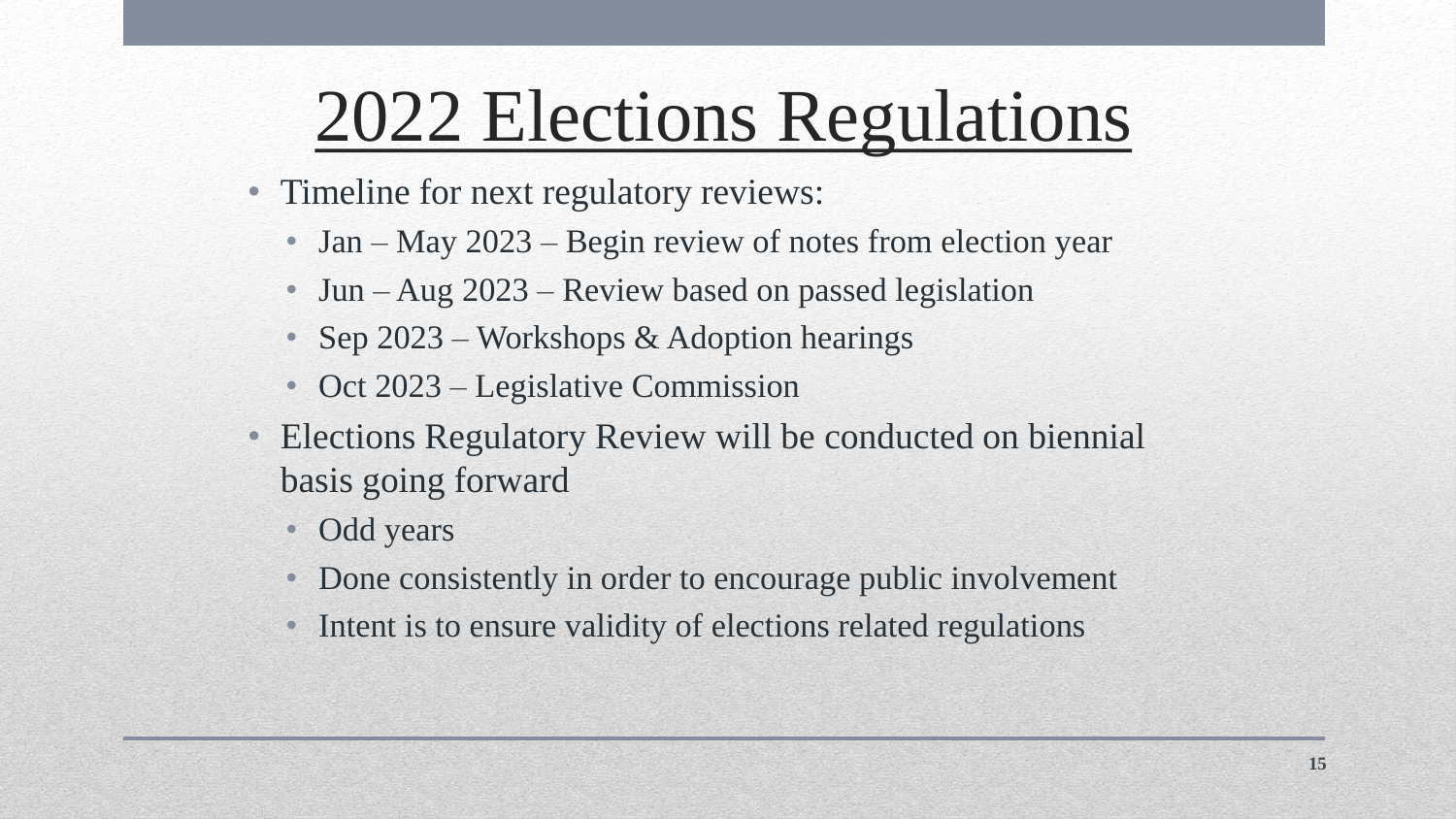- Possibly including:
	- Further refinements to:
		- Reporting requirements
		- RLA
		- AB321 implementation
	- AB126 (Presidential Preference Primary) implementation
	- Hand count procedures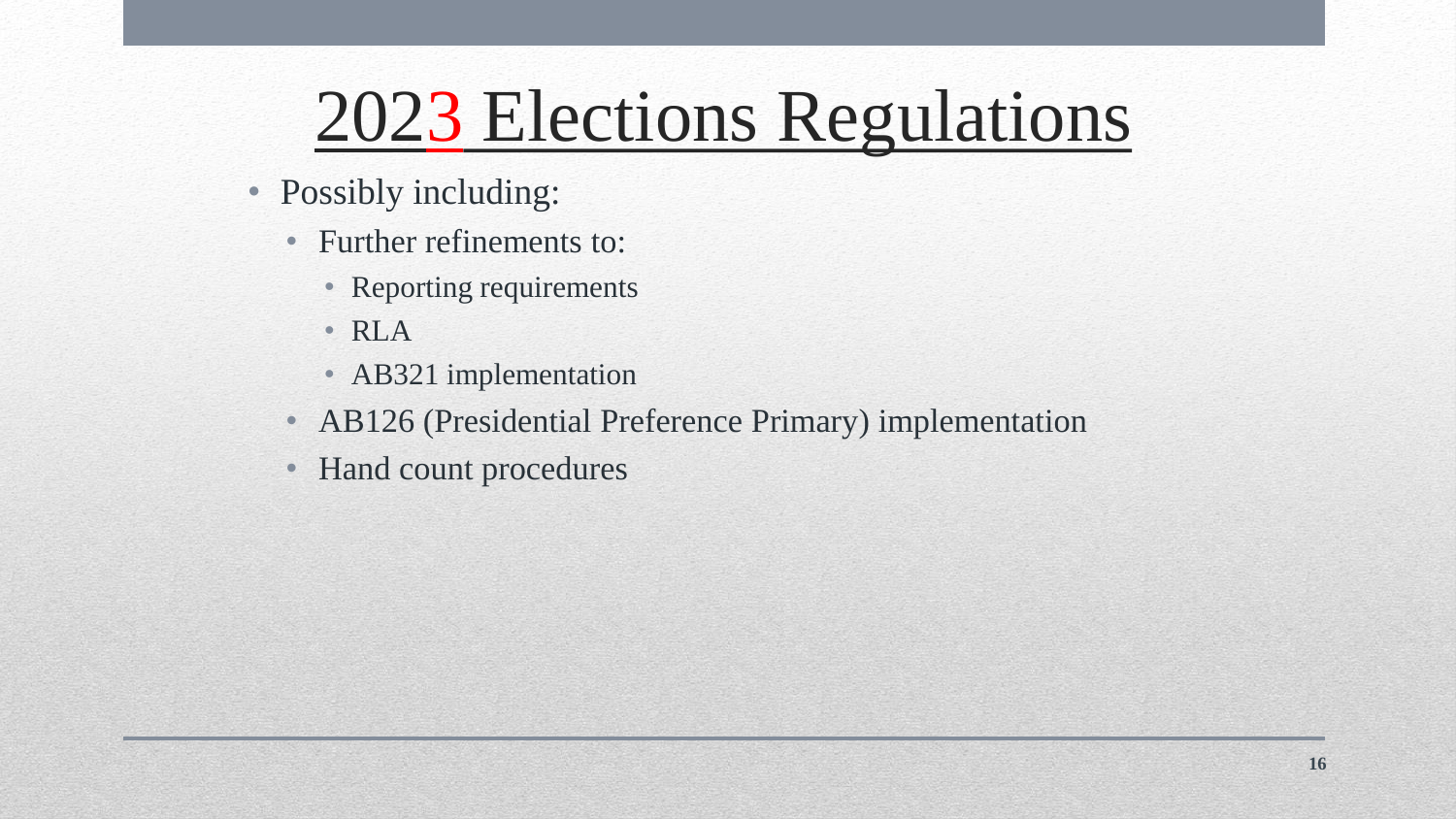### Hand Count Procedures

- What is being discussed?
	- Elimination of use of mechanical devices for elections.
		- Voting
		- Tabulation
- Where is it being discussed?
	- Nye, Elko, Lyon, and others.
- What would regulations do?
	- Provide best practices
	- Standardize process to ensure consistency across state
	- Address concerns about timeliness of processes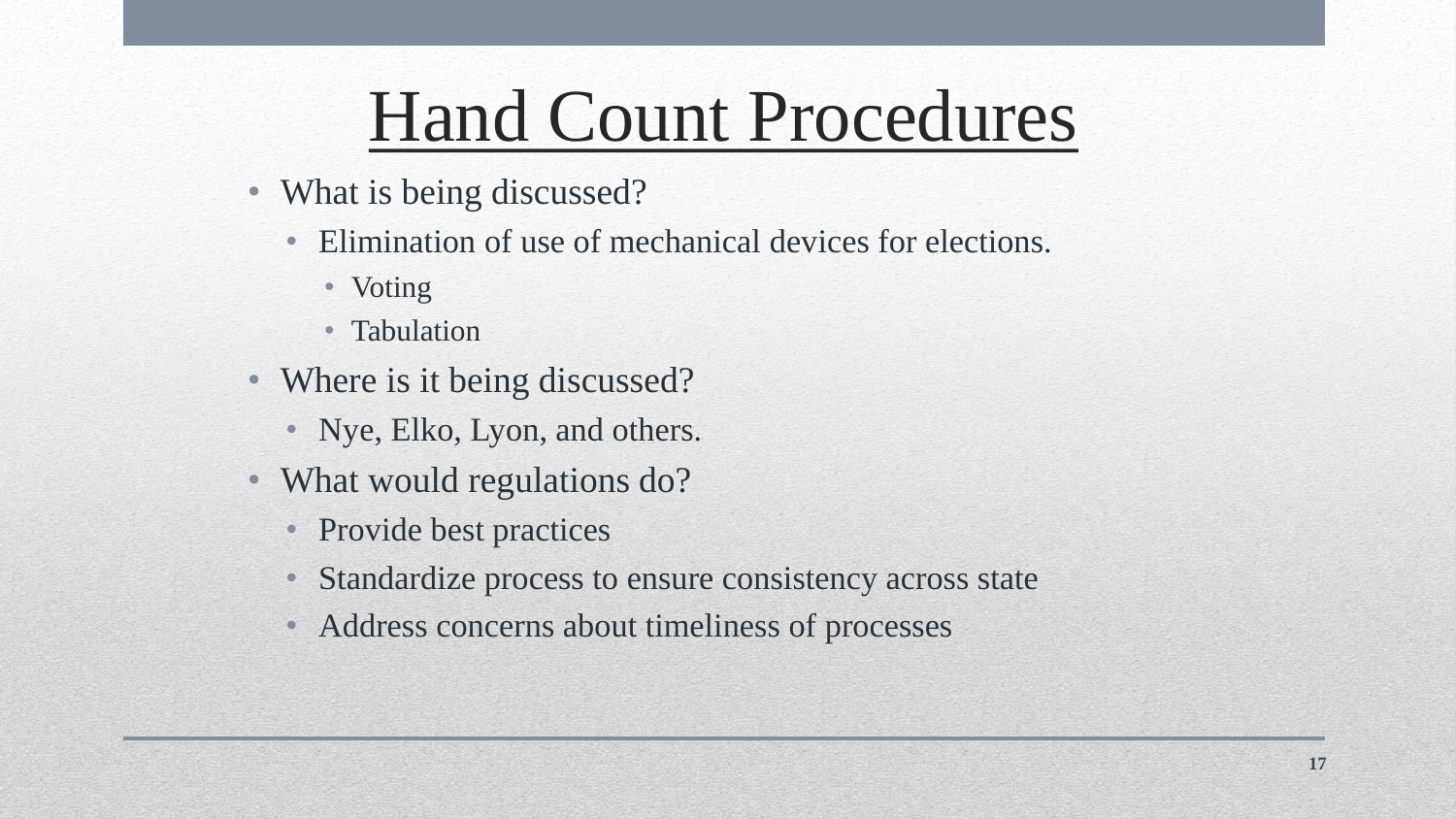#### 2022 Primary Dates

- Candidate filing May 7-18, 2022
	- <https://www.nvsos.gov/sos/elections/2022-election-information>
	- 22 candidates for Governor  $(16 R; 2 D)$
	- 14 candidates for Lt. Gov.  $(7 R; 4 D)$
	- 10 candidates for Secretary of State  $(16 R; 1 D)$
	- 5 candidates for State Treasurer  $(2 R; 1 D)$
	- 4 candidates for State Controller  $(1 R; 2 D)$
	- 5 candidates for Attorney General  $(2 R; 2 D)$
	- 14 candidates for CD2  $(5 R; 7 D)$
	- 4 candidates for CD4  $(3 R; 1 D)$
	- 16 candidate for U.S. Senate  $(16 R; 1 D)$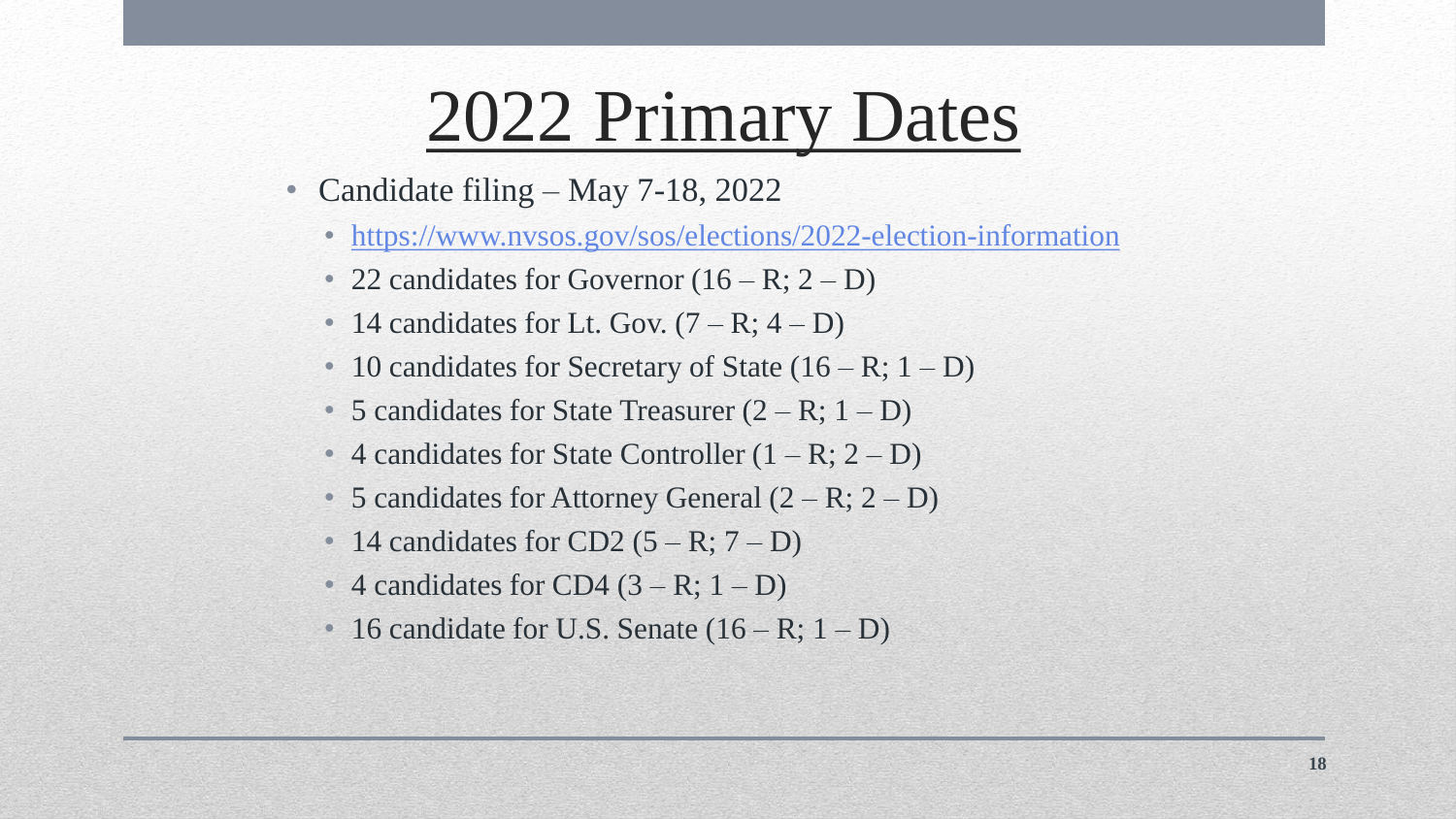### 2022 Primary Dates

- "Opt-out" of mail ballot:
	- Not later than 60 days before election April 15, 2022
- Mail-ballots sent:
	- Not later than 45 days for UOCAVA & EASE "turned on" April 30, 2022
	- 45-30 days before election for most counties
	- Last mail ballots go out 14 days before the election
- Period for Written Challenges (NRS 293.547) May 15-20, 2022
- Early Voting May 28 June 10, 2022
- Election Day June 14, 2022
- Recount within 3 working days after canvass June 17, 2022
- Contest:
	- No later than 5 days after recount
	- No later than 14 days after election if no recount
- Other dates on 2022 Elections Wall calendar:
	- <https://www.nvsos.gov/sos/elections/2022-election-information>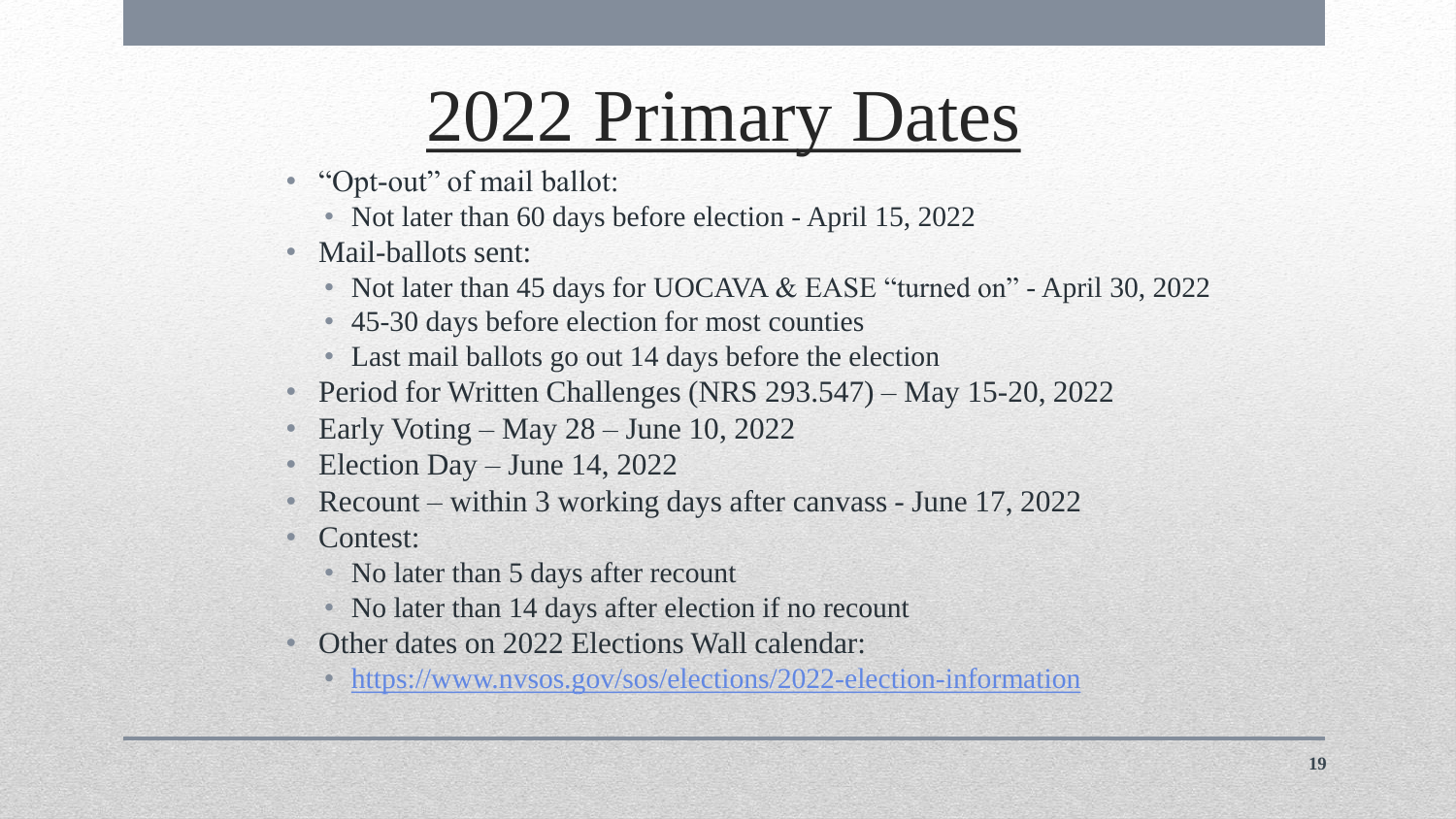#### Way Forward

- Data collection through 2022 Primary and General Elections
- Continued AB126 (Presidential Preference Primary) research & regulations development
- Continued preparations for next Regulatory Review (Jan 2023) and Legislative Session (Feb 2023)
- Continued outreach efforts
- Helen J. Stewart Award Submissions due April 29, 2022
	- <https://www.nvsos.gov/sos/elections/voters/helen-j-stewart-award>